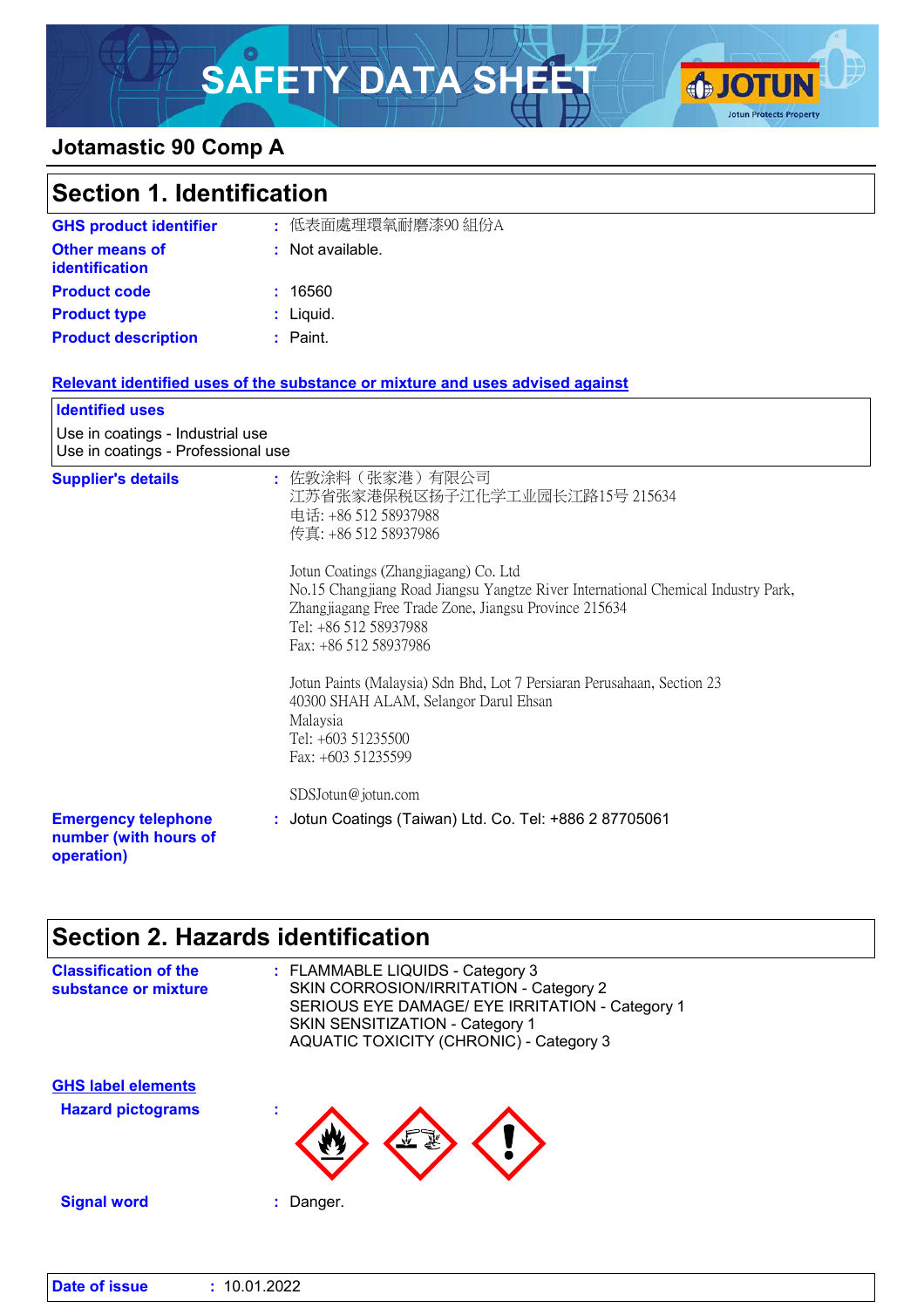### **Section 2. Hazards identification**

| <b>Hazard statements</b>                        | : H226 - Flammable liquid and vapor.<br>H315 - Causes skin irritation.<br>H317 - May cause an allergic skin reaction.<br>H318 - Causes serious eye damage.<br>H412 - Harmful to aquatic life with long lasting effects.                                                                                                                                                                                                                |
|-------------------------------------------------|----------------------------------------------------------------------------------------------------------------------------------------------------------------------------------------------------------------------------------------------------------------------------------------------------------------------------------------------------------------------------------------------------------------------------------------|
| <b>Precautionary statements</b>                 |                                                                                                                                                                                                                                                                                                                                                                                                                                        |
| <b>Prevention</b>                               | : P280 - Wear protective gloves. Wear eye or face protection.<br>P210 - Keep away from heat, hot surfaces, sparks, open flames and other ignition<br>sources. No smoking.<br>P273 - Avoid release to the environment.<br>P261 - Avoid breathing vapor.                                                                                                                                                                                 |
| <b>Response</b>                                 | : P362 + P364 - Take off contaminated clothing and wash it before reuse.<br>P302 + P352 - IF ON SKIN: Wash with plenty of water.<br>P333 + P313 - If skin irritation or rash occurs: Get medical advice or attention.<br>P305 + P351 + P338, P310 - IF IN EYES: Rinse cautiously with water for several<br>minutes. Remove contact lenses, if present and easy to do. Continue rinsing.<br>Immediately call a POISON CENTER or doctor. |
| <b>Storage</b>                                  | : P403 + P235 - Store in a well-ventilated place. Keep cool.                                                                                                                                                                                                                                                                                                                                                                           |
| <b>Disposal</b>                                 | : P501 - Dispose of contents and container in accordance with all local, regional,<br>national and international regulations.                                                                                                                                                                                                                                                                                                          |
| <b>Other hazards which do not : None known.</b> |                                                                                                                                                                                                                                                                                                                                                                                                                                        |

**result in classification**

### **Section 3. Composition/information on ingredients**

| Substance/mixture                              | : Mixture        |
|------------------------------------------------|------------------|
| <b>Other means of</b><br><i>identification</i> | : Not available. |

#### **CAS number/other identifiers**

| <b>CAS number</b>   | : Not applicable. |
|---------------------|-------------------|
| <b>Product code</b> | : 16560           |

| <b>Product name</b>                                      | <b>Concentration</b>                       | <b>CAS number</b>   |
|----------------------------------------------------------|--------------------------------------------|---------------------|
| epoxy resin (MW $\leq$ 700)                              | $≥10 - ≤25$                                | 1675-54-3           |
| 4,4'-Isopropylidenediphenol, oligomeric reaction         | ≤10                                        | 67989-52-0          |
| products with 1-chloro-2,3-epoxypropane, reaction        |                                            |                     |
| products with fatty acids, C18-unsatd., dimers           |                                            |                     |
| xylene                                                   | ≤10                                        | 1330-20-7           |
| hydrocarbons, c9-unsatd., polymd.                        | $\leq 5$                                   | 71302-83-5          |
| glycidyl ether of 3-alkyl phenol                         | $\leq 5$                                   | 68413-24-1          |
| 2-methylpropan-1-ol<br>benzyl alcohol                    | $\leq 5$<br>$\leq$ 3                       | 78-83-1<br>100-51-6 |
| ethylbenzene                                             | $\leq$ 3                                   | $100 - 41 - 4$      |
| Phenol, methylstyrenated                                 | $\leq$ 3                                   | 68512-30-1          |
| Phenol, styrenated                                       | $\leq$ 3                                   | 61788-44-1          |
| propylidynetrimethanol                                   | $≤0.3$                                     | 77-99-6             |
|                                                          |                                            |                     |
| 物品名稱                                                     | 濃度                                         | 化學文摘社登記號碼(CAS No.)  |
|                                                          |                                            | 1675-54-3           |
| 環氧樹脂 (MW < 700)<br>C18-不饱和脂肪酸二聚体与4,4'-(1-甲基亚乙基)联(二)      | $>10 - 25$                                 | 67989-52-0          |
| 苯酚和氯甲基环氧乙烷的聚合物                                           | $\leq 10$                                  |                     |
| 二甲苯                                                      |                                            | 1330-20-7           |
| Hydrocarbons, C9-unsatd., polymd.                        | $\leq 10$                                  | 71302-83-5          |
| Cashew, nutshell liq., oligomeric reaction products with | $\leq 5$                                   | 68413-24-1          |
| 1-chloro-2,3-epoxypropane                                | $\leq 5$                                   |                     |
| 異丁醇                                                      |                                            | 78-83-1             |
| benzyl alcohol                                           | $\leq 5$                                   | $100 - 51 - 6$      |
| 苯乙烷                                                      | $\leq$ <sup>3</sup><br>$\leq$ <sup>3</sup> | $100 - 41 - 4$      |
| Phenol, methylstyrenated                                 | $\leq$ <sup>3</sup>                        | 68512-30-1          |
| <b>Date of issue</b><br>: 10.01.2022                     |                                            |                     |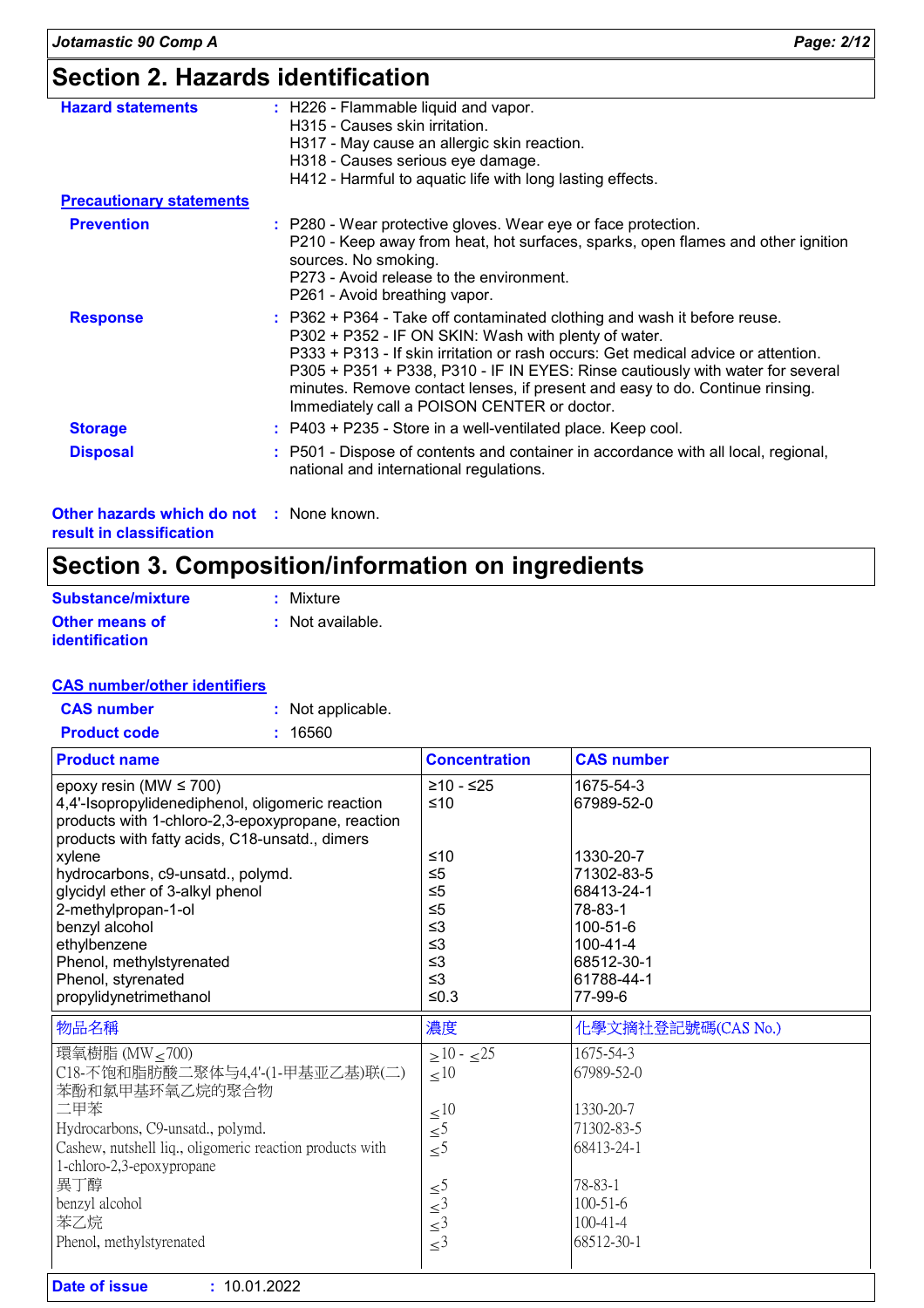| Section 3. Composition/information on ingredients |            |            |  |
|---------------------------------------------------|------------|------------|--|
| Phenol, styrenated                                |            | 61788-44-1 |  |
| propylidynetrimethanol                            | $\leq 0.3$ | 77-99-6    |  |

*Jotamastic 90 Comp A Page: 3/12*

**There are no additional ingredients present which, within the current knowledge of the supplier and in the concentrations applicable, are classified as hazardous to health or the environment and hence require reporting in this section.**

**Occupational exposure limits, if available, are listed in Section 8.**

### **Section 4. First aid measures**

| <b>Description of necessary first aid measures</b> |                                                                                                                                                                                                                                                                                                                                                                                                                                                                                                                                                                                                                                                                                                                                                                                                                                                                                      |
|----------------------------------------------------|--------------------------------------------------------------------------------------------------------------------------------------------------------------------------------------------------------------------------------------------------------------------------------------------------------------------------------------------------------------------------------------------------------------------------------------------------------------------------------------------------------------------------------------------------------------------------------------------------------------------------------------------------------------------------------------------------------------------------------------------------------------------------------------------------------------------------------------------------------------------------------------|
| <b>Eye contact</b>                                 | : Get medical attention immediately. Call a poison center or physician. Immediately<br>flush eyes with plenty of water, occasionally lifting the upper and lower eyelids.<br>Check for and remove any contact lenses. Continue to rinse for at least 10 minutes.<br>Chemical burns must be treated promptly by a physician.                                                                                                                                                                                                                                                                                                                                                                                                                                                                                                                                                          |
| <b>Inhalation</b>                                  | : Get medical attention immediately. Call a poison center or physician. Remove<br>victim to fresh air and keep at rest in a position comfortable for breathing. If it is<br>suspected that fumes are still present, the rescuer should wear an appropriate mask<br>or self-contained breathing apparatus. If not breathing, if breathing is irregular or if<br>respiratory arrest occurs, provide artificial respiration or oxygen by trained personnel.<br>It may be dangerous to the person providing aid to give mouth-to-mouth<br>resuscitation. If unconscious, place in recovery position and get medical attention<br>immediately. Maintain an open airway. Loosen tight clothing such as a collar, tie,<br>belt or waistband.                                                                                                                                                |
| <b>Skin contact</b>                                | : Get medical attention immediately. Call a poison center or physician. Wash with<br>plenty of soap and water. Remove contaminated clothing and shoes. Wash<br>contaminated clothing thoroughly with water before removing it, or wear gloves.<br>Continue to rinse for at least 10 minutes. Chemical burns must be treated promptly<br>by a physician. In the event of any complaints or symptoms, avoid further exposure.<br>Wash clothing before reuse. Clean shoes thoroughly before reuse.                                                                                                                                                                                                                                                                                                                                                                                      |
| <b>Ingestion</b>                                   | Get medical attention immediately. Call a poison center or physician. Wash out<br>mouth with water. Remove dentures if any. Remove victim to fresh air and keep at<br>rest in a position comfortable for breathing. If material has been swallowed and the<br>exposed person is conscious, give small quantities of water to drink. Stop if the<br>exposed person feels sick as vomiting may be dangerous. Do not induce vomiting<br>unless directed to do so by medical personnel. If vomiting occurs, the head should<br>be kept low so that vomit does not enter the lungs. Chemical burns must be treated<br>promptly by a physician. Never give anything by mouth to an unconscious person.<br>If unconscious, place in recovery position and get medical attention immediately.<br>Maintain an open airway. Loosen tight clothing such as a collar, tie, belt or<br>waistband. |

|--|

| <b>Potential acute health effects</b> |                                                                                                        |
|---------------------------------------|--------------------------------------------------------------------------------------------------------|
| Eye contact                           | : Causes serious eye damage.                                                                           |
| <b>Inhalation</b>                     | : No known significant effects or critical hazards.                                                    |
| <b>Skin contact</b>                   | : Causes skin irritation. May cause an allergic skin reaction.                                         |
| <b>Ingestion</b>                      | : No known significant effects or critical hazards.                                                    |
| <b>Over-exposure signs/symptoms</b>   |                                                                                                        |
| Eye contact                           | : Adverse symptoms may include the following:<br>pain<br>watering<br>redness                           |
| <b>Inhalation</b>                     | : No specific data.                                                                                    |
| <b>Skin contact</b>                   | : Adverse symptoms may include the following:<br>pain or irritation<br>redness<br>blistering may occur |
| <b>Ingestion</b>                      | : Adverse symptoms may include the following:<br>stomach pains                                         |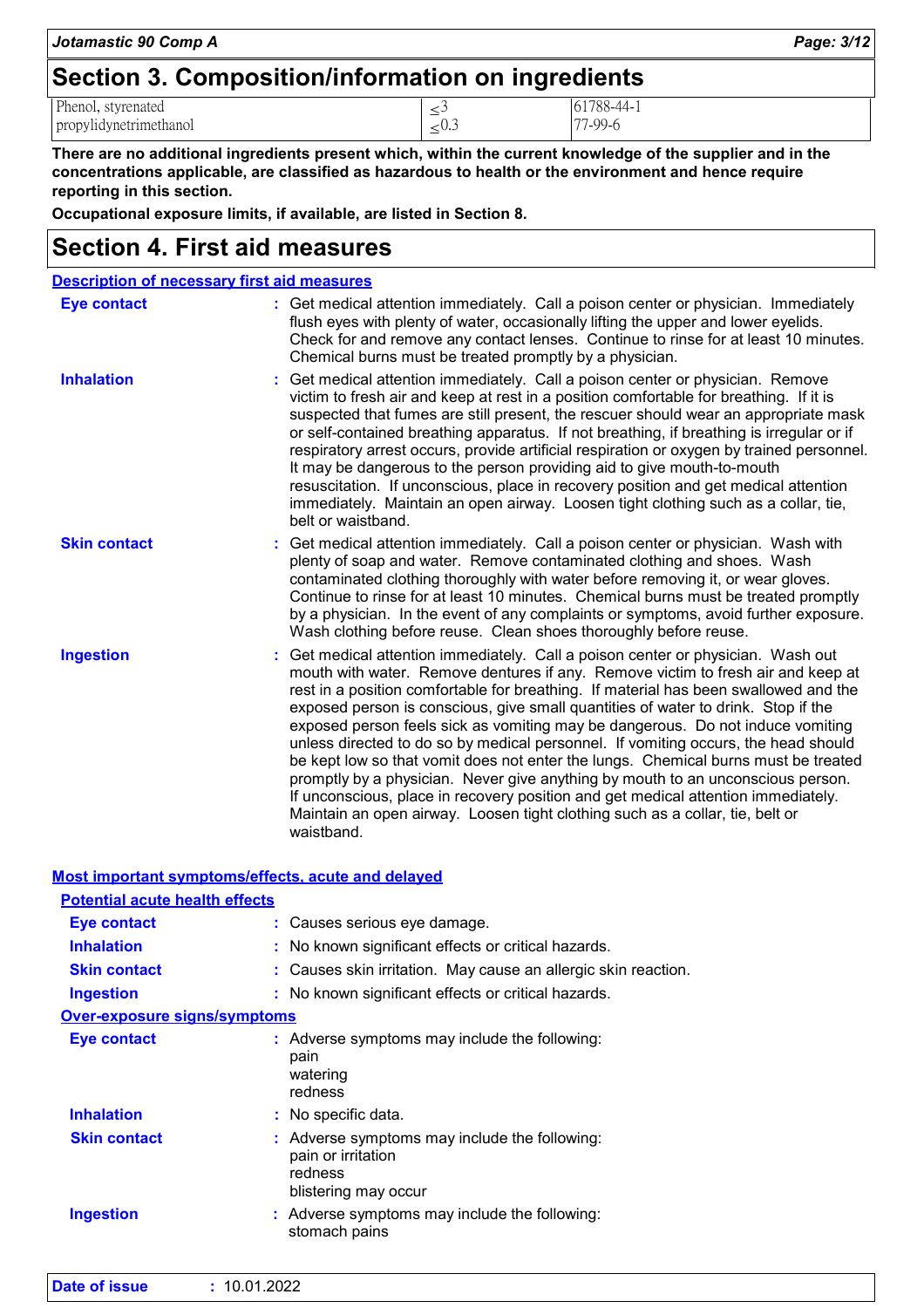### **Section 4. First aid measures**

|                                   | Indication of immediate medical attention and special treatment needed, if necessary                                                                                                                                                                                                                                                                                                                            |  |
|-----------------------------------|-----------------------------------------------------------------------------------------------------------------------------------------------------------------------------------------------------------------------------------------------------------------------------------------------------------------------------------------------------------------------------------------------------------------|--|
| <b>Notes to physician</b>         | : Treat symptomatically. Contact poison treatment specialist immediately if large<br>quantities have been ingested or inhaled.                                                                                                                                                                                                                                                                                  |  |
| <b>Specific treatments</b>        | : No specific treatment.                                                                                                                                                                                                                                                                                                                                                                                        |  |
| <b>Protection of first-aiders</b> | : No action shall be taken involving any personal risk or without suitable training. If it<br>is suspected that fumes are still present, the rescuer should wear an appropriate<br>mask or self-contained breathing apparatus. It may be dangerous to the person<br>providing aid to give mouth-to-mouth resuscitation. Wash contaminated clothing<br>thoroughly with water before removing it, or wear gloves. |  |

**See toxicological information (Section 11)**

### **Section 5. Fire-fighting measures**

| <b>Extinguishing media</b>                               |                                                                                                                                                                                                                                                                                                                                                                                                                                   |
|----------------------------------------------------------|-----------------------------------------------------------------------------------------------------------------------------------------------------------------------------------------------------------------------------------------------------------------------------------------------------------------------------------------------------------------------------------------------------------------------------------|
| <b>Suitable extinguishing</b><br>media                   | : Use dry chemical, $CO2$ , water spray (fog) or foam.                                                                                                                                                                                                                                                                                                                                                                            |
| <b>Unsuitable extinguishing</b><br>media                 | : Do not use water jet.                                                                                                                                                                                                                                                                                                                                                                                                           |
| <b>Specific hazards arising</b><br>from the chemical     | : Flammable liquid and vapor. Runoff to sewer may create fire or explosion hazard.<br>In a fire or if heated, a pressure increase will occur and the container may burst, with<br>the risk of a subsequent explosion. This material is harmful to aquatic life with long<br>lasting effects. Fire water contaminated with this material must be contained and<br>prevented from being discharged to any waterway, sewer or drain. |
| <b>Hazardous thermal</b><br>decomposition products       | : Decomposition products may include the following materials:<br>carbon dioxide<br>carbon monoxide<br>halogenated compounds<br>metal oxide/oxides                                                                                                                                                                                                                                                                                 |
| <b>Special protective actions</b><br>for fire-fighters   | : Promptly isolate the scene by removing all persons from the vicinity of the incident if<br>there is a fire. No action shall be taken involving any personal risk or without<br>suitable training. Move containers from fire area if this can be done without risk.<br>Use water spray to keep fire-exposed containers cool.                                                                                                     |
| <b>Special protective</b><br>equipment for fire-fighters | : Fire-fighters should wear appropriate protective equipment and self-contained<br>breathing apparatus (SCBA) with a full face-piece operated in positive pressure<br>mode.                                                                                                                                                                                                                                                       |

### **Section 6. Accidental release measures**

| <b>Personal precautions,</b><br>protective equipment and<br>emergency procedures |  | : No action shall be taken involving any personal risk or without suitable training.<br>Evacuate surrounding areas. Keep unnecessary and unprotected personnel from<br>entering. Do not touch or walk through spilled material. Shut off all ignition sources.<br>No flares, smoking or flames in hazard area. Do not breathe vapor or mist. Provide<br>adequate ventilation. Wear appropriate respirator when ventilation is inadequate.<br>Put on appropriate personal protective equipment. |
|----------------------------------------------------------------------------------|--|------------------------------------------------------------------------------------------------------------------------------------------------------------------------------------------------------------------------------------------------------------------------------------------------------------------------------------------------------------------------------------------------------------------------------------------------------------------------------------------------|
| <b>Environmental precautions</b>                                                 |  | : Avoid dispersal of spilled material and runoff and contact with soil, waterways,<br>drains and sewers. Inform the relevant authorities if the product has caused<br>environmental pollution (sewers, waterways, soil or air). Water polluting material.                                                                                                                                                                                                                                      |

### **Methods and materials for containment and cleaning up**

Stop leak if without risk. Move containers from spill area. Use spark-proof tools and explosion-proof equipment. Dilute with water and mop up if water-soluble. Alternatively, or if water-insoluble, absorb with an inert dry material and place in an appropriate waste disposal container. Dispose of via a licensed waste disposal contractor. **Small spill :**

May be harmful to the environment if released in large quantities.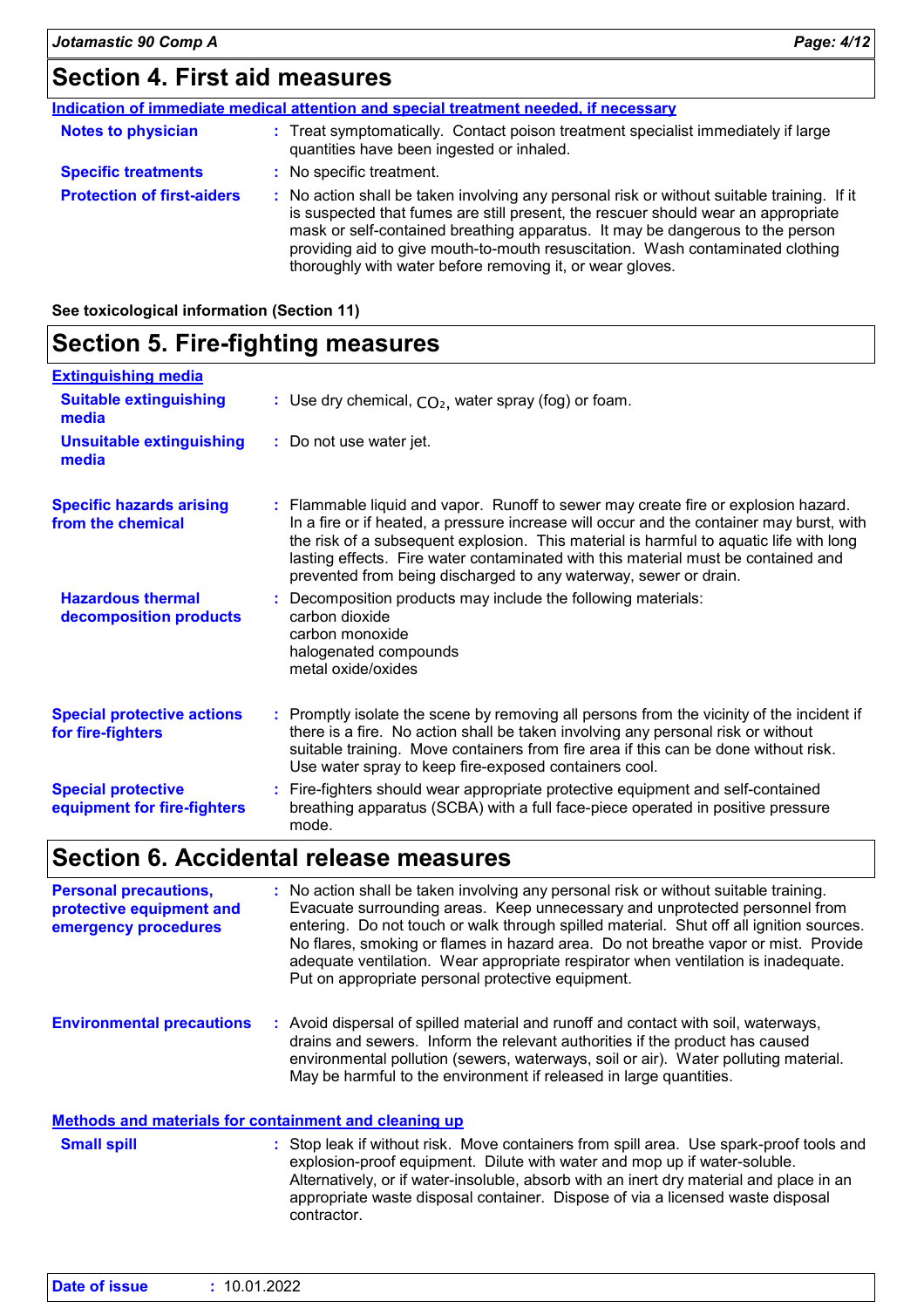### **Section 6. Accidental release measures**

## **Large spill :**

Stop leak if without risk. Move containers from spill area. Use spark-proof tools and explosion-proof equipment. Approach release from upwind. Prevent entry into sewers, water courses, basements or confined areas. Wash spillages into an effluent treatment plant or proceed as follows. Contain and collect spillage with noncombustible, absorbent material e.g. sand, earth, vermiculite or diatomaceous earth and place in container for disposal according to local regulations (see Section 13). Dispose of via a licensed waste disposal contractor. Contaminated absorbent material may pose the same hazard as the spilled product. Note: see Section 1 for emergency contact information and Section 13 for waste disposal.

### **Section 7. Handling and storage**

| <b>Precautions for safe handling</b>                                      |                                                                                                                                                                                                                                                                                                                                                                                                                                                                                                                                                                                                                                                                                                                                                                                                                                                                                                                                                                                                                                |
|---------------------------------------------------------------------------|--------------------------------------------------------------------------------------------------------------------------------------------------------------------------------------------------------------------------------------------------------------------------------------------------------------------------------------------------------------------------------------------------------------------------------------------------------------------------------------------------------------------------------------------------------------------------------------------------------------------------------------------------------------------------------------------------------------------------------------------------------------------------------------------------------------------------------------------------------------------------------------------------------------------------------------------------------------------------------------------------------------------------------|
| <b>Protective measures</b>                                                | : Put on appropriate personal protective equipment (see Section 8). Persons with a<br>history of skin sensitization problems should not be employed in any process in<br>which this product is used. Do not get in eyes or on skin or clothing. Do not breathe<br>vapor or mist. Do not ingest. Avoid release to the environment. Use only with<br>adequate ventilation. Wear appropriate respirator when ventilation is inadequate.<br>Do not enter storage areas and confined spaces unless adequately ventilated.<br>Keep in the original container or an approved alternative made from a compatible<br>material, kept tightly closed when not in use. Store and use away from heat, sparks,<br>open flame or any other ignition source. Use explosion-proof electrical (ventilating,<br>lighting and material handling) equipment. Use only non-sparking tools. Take<br>precautionary measures against electrostatic discharges. Empty containers retain<br>product residue and can be hazardous. Do not reuse container. |
| <b>Advice on general</b><br>occupational hygiene                          | : Eating, drinking and smoking should be prohibited in areas where this material is<br>handled, stored and processed. Workers should wash hands and face before<br>eating, drinking and smoking. Remove contaminated clothing and protective<br>equipment before entering eating areas. See also Section 8 for additional<br>information on hygiene measures.                                                                                                                                                                                                                                                                                                                                                                                                                                                                                                                                                                                                                                                                  |
| <b>Conditions for safe storage,</b><br>including any<br>incompatibilities | : Store in accordance with local regulations. Store in a segregated and approved<br>area. Store in original container protected from direct sunlight in a dry, cool and well-<br>ventilated area, away from incompatible materials (see Section 10) and food and<br>drink. Store locked up. Eliminate all ignition sources. Separate from oxidizing<br>materials. Keep container tightly closed and sealed until ready for use. Containers<br>that have been opened must be carefully resealed and kept upright to prevent<br>leakage. Do not store in unlabeled containers. Use appropriate containment to<br>avoid environmental contamination. See Section 10 for incompatible materials<br>before handling or use.                                                                                                                                                                                                                                                                                                         |

### **Section 8. Exposure controls/personal protection**

#### **Control parameters**

#### **Occupational exposure limits**

| <b>Exposure limits</b>                                                                                                                                                                                                                                         |
|----------------------------------------------------------------------------------------------------------------------------------------------------------------------------------------------------------------------------------------------------------------|
| TW Minstry of Labor, labor permissible<br>workplace exposure standards, allowable<br>concentration (Taiwan, 3/2018).<br>STEL: 542.5 mg/m <sup>3</sup> 15 minutes.<br>STEL: 125 ppm 15 minutes.<br>TWA: 434 mg/m <sup>3</sup> 8 hours.<br>TWA: 100 ppm 8 hours. |
| TW Minstry of Labor, labor permissible<br>workplace exposure standards, allowable<br>concentration (Taiwan, 3/2018).<br>STEL: 228 mg/m <sup>3</sup> 15 minutes.<br>STEL: 75 ppm 15 minutes.<br>TWA: 152 mg/m <sup>3</sup> 8 hours.<br>TWA: 50 ppm 8 hours.     |
| TW Minstry of Labor, labor permissible<br>workplace exposure standards, allowable<br>concentration (Taiwan, 3/2018).                                                                                                                                           |
|                                                                                                                                                                                                                                                                |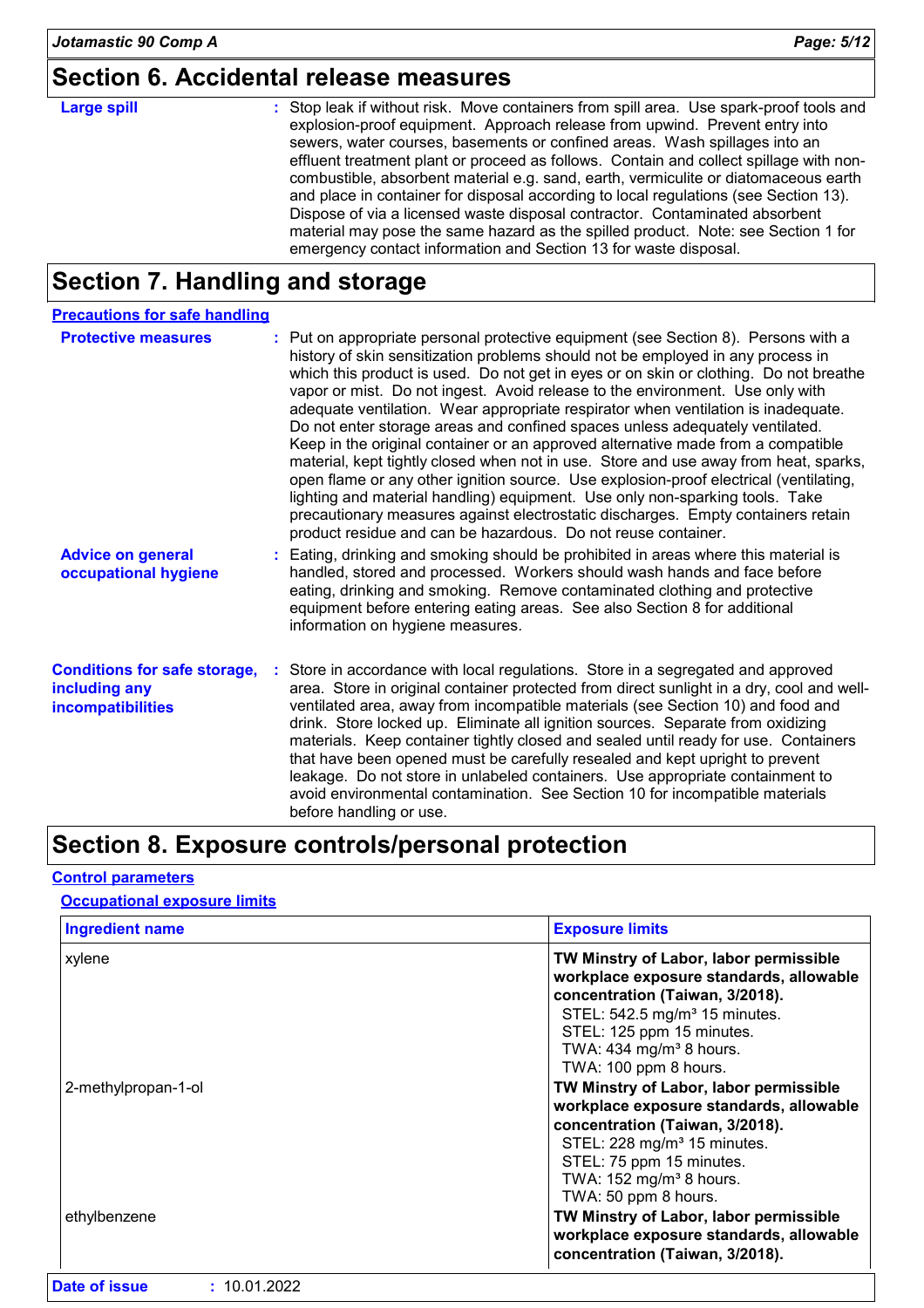### **Section 8. Exposure controls/personal protection**

|                                            | STEL: 125 ppm 15 minutes.<br>STEL: 542.5 mg/m <sup>3</sup> 15 minutes.<br>TWA: 100 ppm 8 hours.<br>TWA: $434$ mg/m <sup>3</sup> 8 hours.                                                                                                                                                                                                                                                                                                                                                                                                                                                                                                                                                                                                                                                                                          |
|--------------------------------------------|-----------------------------------------------------------------------------------------------------------------------------------------------------------------------------------------------------------------------------------------------------------------------------------------------------------------------------------------------------------------------------------------------------------------------------------------------------------------------------------------------------------------------------------------------------------------------------------------------------------------------------------------------------------------------------------------------------------------------------------------------------------------------------------------------------------------------------------|
| <b>Appropriate engineering</b><br>controls | : Use only with adequate ventilation. Use process enclosures, local exhaust<br>ventilation or other engineering controls to keep worker exposure to airborne<br>contaminants below any recommended or statutory limits. The engineering controls<br>also need to keep gas, vapor or dust concentrations below any lower explosive<br>limits. Use explosion-proof ventilation equipment.                                                                                                                                                                                                                                                                                                                                                                                                                                           |
| <b>Individual protection measures</b>      |                                                                                                                                                                                                                                                                                                                                                                                                                                                                                                                                                                                                                                                                                                                                                                                                                                   |
| <b>Respiratory protection</b>              | Based on the hazard and potential for exposure, select a respirator that meets the<br>appropriate standard or certification. Respirators must be used according to a<br>respiratory protection program to ensure proper fitting, training, and other important<br>aspects of use.                                                                                                                                                                                                                                                                                                                                                                                                                                                                                                                                                 |
| <b>Hand protection</b>                     | : Chemical-resistant, impervious gloves complying with an approved standard should<br>be worn at all times when handling chemical products if a risk assessment indicates<br>this is necessary. Considering the parameters specified by the glove manufacturer,<br>check during use that the gloves are still retaining their protective properties. It<br>should be noted that the time to breakthrough for any glove material may be<br>different for different glove manufacturers. In the case of mixtures, consisting of<br>several substances, the protection time of the gloves cannot be accurately<br>estimated.                                                                                                                                                                                                         |
|                                            | There is no one glove material or combination of materials that will give unlimited<br>resistance to any individual or combination of chemicals.<br>The breakthrough time must be greater than the end use time of the product.<br>The instructions and information provided by the glove manufacturer on use,<br>storage, maintenance and replacement must be followed.<br>Gloves should be replaced regularly and if there is any sign of damage to the glove<br>material.<br>Always ensure that gloves are free from defects and that they are stored and used<br>correctly.<br>The performance or effectiveness of the glove may be reduced by physical/chemical<br>damage and poor maintenance.<br>Barrier creams may help to protect the exposed areas of the skin but should not be<br>applied once exposure has occurred. |
|                                            | Wear suitable gloves tested to EN374.<br>Recommended, gloves(breakthrough time) > 8 hours: Responder, Viton®, 4H.<br>Teflon<br>Not recommended, gloves(breakthrough time) < 1 hour: PVC<br>May be used, gloves(breakthrough time) 4 - 8 hours: nitrile rubber, neoprene, butyl<br>rubber, polyvinyl alcohol (PVA)                                                                                                                                                                                                                                                                                                                                                                                                                                                                                                                 |
| <b>Eye protection</b>                      | Safety eyewear complying with an approved standard should be used when a risk<br>assessment indicates this is necessary to avoid exposure to liquid splashes, mists,<br>gases or dusts. If contact is possible, the following protection should be worn,<br>unless the assessment indicates a higher degree of protection: chemical splash<br>goggles and/or face shield. If inhalation hazards exist, a full-face respirator may be<br>required instead.                                                                                                                                                                                                                                                                                                                                                                         |
| <b>Body protection</b>                     | Personal protective equipment for the body should be selected based on the task<br>being performed and the risks involved and should be approved by a specialist<br>before handling this product. When there is a risk of ignition from static electricity,<br>wear anti-static protective clothing. For the greatest protection from static<br>discharges, clothing should include anti-static overalls, boots and gloves.                                                                                                                                                                                                                                                                                                                                                                                                       |
| <b>Other skin protection</b>               | Appropriate footwear and any additional skin protection measures should be<br>selected based on the task being performed and the risks involved and should be<br>approved by a specialist before handling this product.                                                                                                                                                                                                                                                                                                                                                                                                                                                                                                                                                                                                           |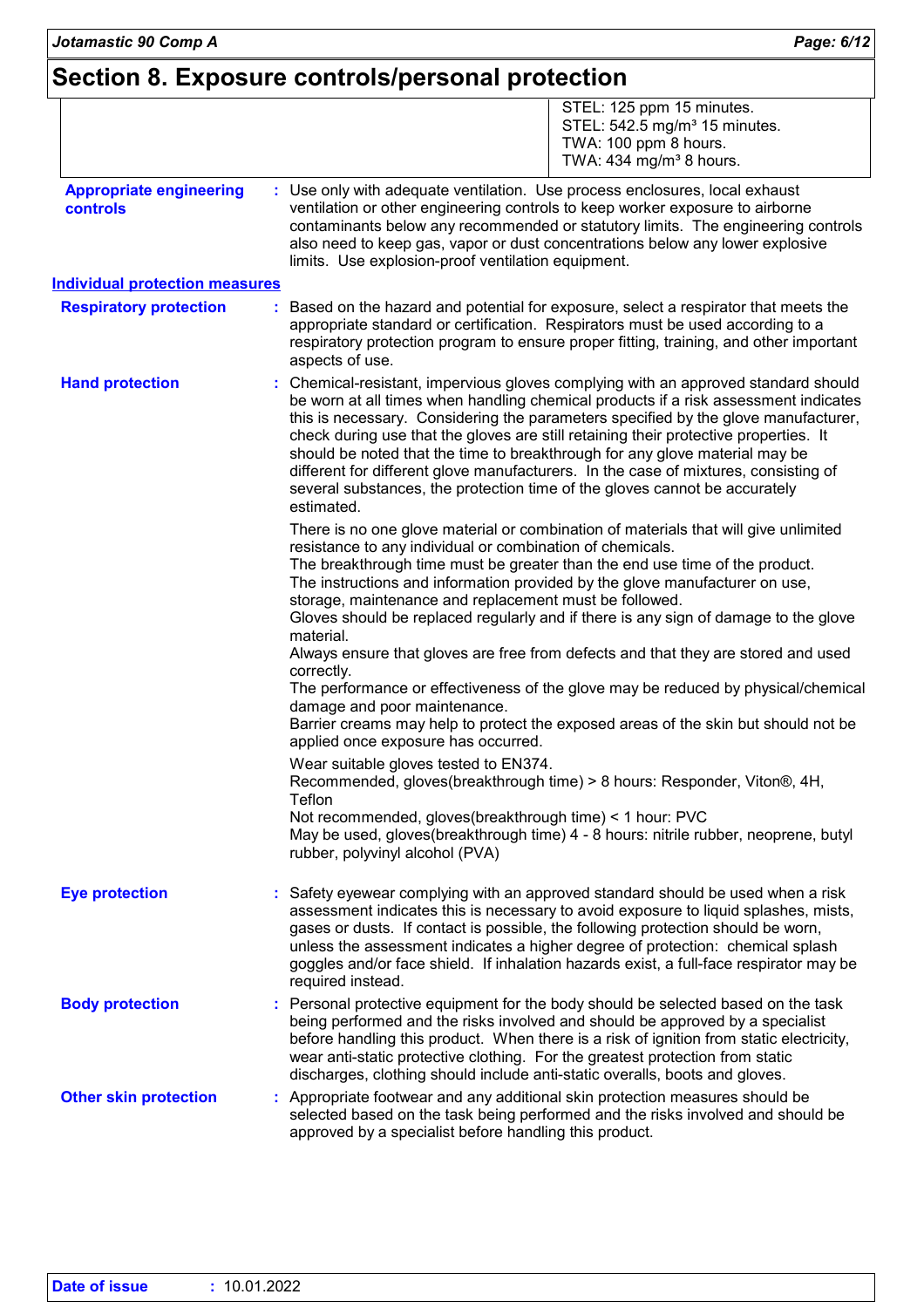### **Section 8. Exposure controls/personal protection**

#### **Hygiene measures :**

Wash hands, forearms and face thoroughly after handling chemical products, before eating, smoking and using the lavatory and at the end of the working period. Appropriate techniques should be used to remove potentially contaminated clothing. Contaminated work clothing should not be allowed out of the workplace. Wash contaminated clothing before reusing. Ensure that eyewash stations and safety showers are close to the workstation location.

### **Section 9. Physical and chemical properties**

| <b>Appearance</b>                                 |                                                  |                                                                                                                                             |
|---------------------------------------------------|--------------------------------------------------|---------------------------------------------------------------------------------------------------------------------------------------------|
| <b>Physical state</b>                             | $:$ Liquid.                                      |                                                                                                                                             |
| <b>Color</b>                                      | : Black, White.                                  |                                                                                                                                             |
| <b>Odor</b>                                       | : Characteristic.                                |                                                                                                                                             |
| <b>Odor threshold</b>                             | : Not available.                                 |                                                                                                                                             |
| рH                                                | : Not applicable.                                |                                                                                                                                             |
| <b>Melting point</b>                              | : Not applicable.                                |                                                                                                                                             |
| <b>Boiling point</b>                              | 228.81°C (443.9°F)                               | : Lowest known value: $108^{\circ}$ C (226.4 $^{\circ}$ F) (2-methylpropan-1-ol). Weighted average:                                         |
| <b>Flash point</b>                                | : Closed cup: $33^{\circ}$ C (91.4 $^{\circ}$ F) |                                                                                                                                             |
| <b>Evaporation rate</b>                           | butyl acetate                                    | : Highest known value: 0.84 (ethylbenzene) Weighted average: 0.6compared with                                                               |
| <b>Flammability (solid, gas)</b>                  | : Not applicable.                                |                                                                                                                                             |
| Lower and upper explosive<br>(flammable) limits   | $: 0.8 - 13%$                                    |                                                                                                                                             |
| <b>Vapor pressure</b>                             |                                                  | : Highest known value: <1.6 kPa (<12 mm Hg) (at $20^{\circ}$ C) (2-methylpropan-1-ol).<br>Weighted average: 0.37 kPa (2.78 mm Hg) (at 20°C) |
| <b>Vapor density</b>                              | 7.74 $(Air = 1)$                                 | : Highest known value: 11.7 (Air = 1) (epoxy resin (MW $\leq$ 700)). Weighted average:                                                      |
| <b>Relative density</b>                           | : 1.469 to 1.607 g/cm <sup>3</sup>               |                                                                                                                                             |
| <b>Solubility</b>                                 |                                                  | : Insoluble in the following materials: cold water and hot water.                                                                           |
| <b>Partition coefficient: n-</b><br>octanol/water | : Not available.                                 |                                                                                                                                             |
| <b>Auto-ignition temperature</b>                  |                                                  | : Lowest known value: >375°C (>707°F) (hydrocarbons, c9-unsatd., polymd.).                                                                  |
| <b>Decomposition temperature</b>                  | : Not available.                                 |                                                                                                                                             |
| <b>Viscosity</b>                                  |                                                  | : Kinematic (40°C (104°F)): >0.205 cm <sup>2</sup> /s (>20.5 cSt)                                                                           |

### **Section 10. Stability and reactivity**

| <b>Chemical stability</b>                           | : The product is stable.                                                                                                                                                     |
|-----------------------------------------------------|------------------------------------------------------------------------------------------------------------------------------------------------------------------------------|
| <b>Possibility of hazardous</b><br><b>reactions</b> | : Under normal conditions of storage and use, hazardous reactions will not occur.                                                                                            |
| <b>Conditions to avoid</b>                          | : Avoid all possible sources of ignition (spark or flame). Do not pressurize, cut, weld,<br>braze, solder, drill, grind or expose containers to heat or sources of ignition. |
| Incompatible materials                              | : Keep away from the following materials to prevent strong exothermic reactions:<br>oxidizing agents, strong alkalis, strong acids.                                          |
| <b>Hazardous decomposition</b><br>products          | : Under normal conditions of storage and use, hazardous decomposition products<br>should not be produced.                                                                    |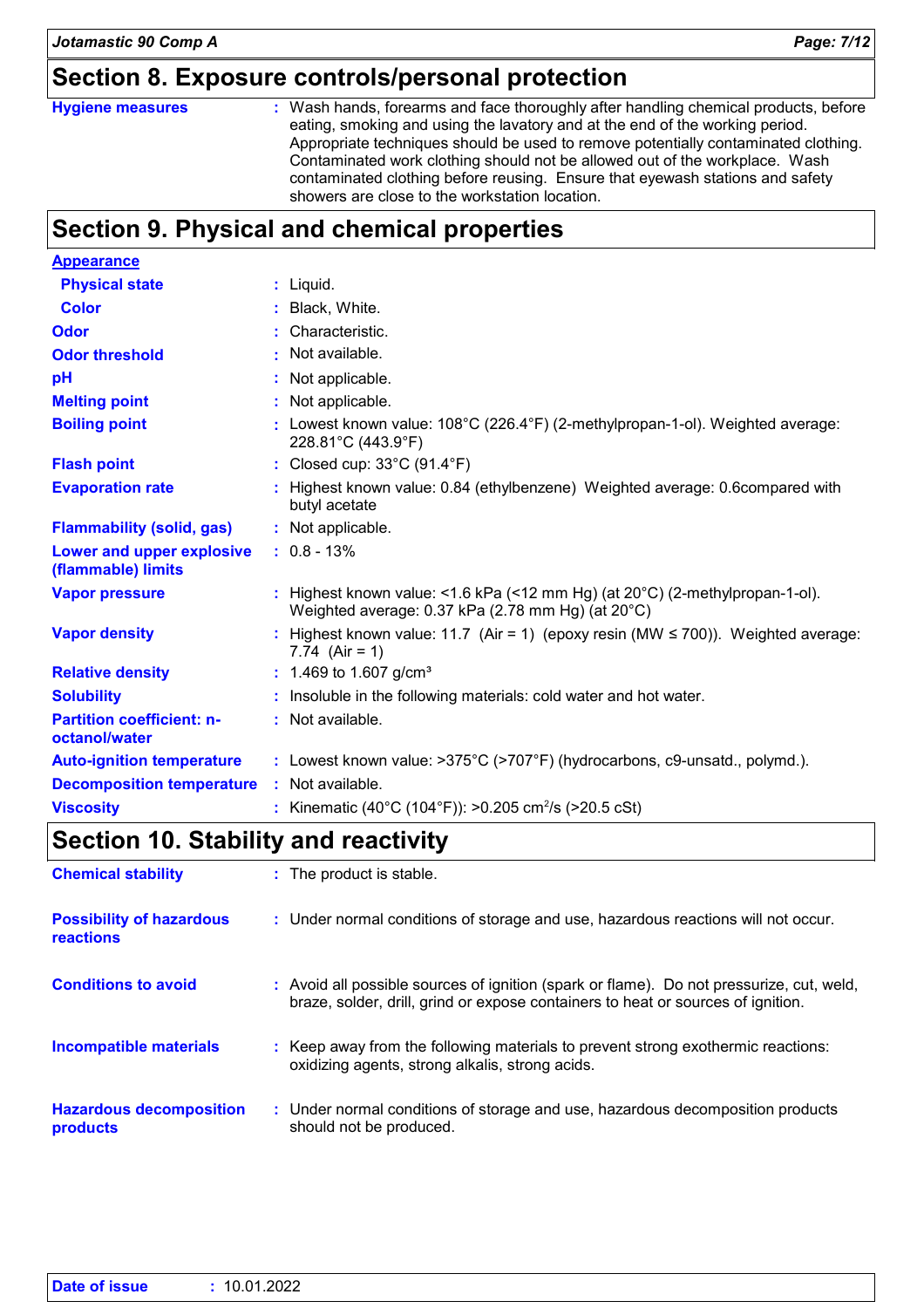### **Section 11. Toxicological information**

#### **Information on toxicological effects**

#### **Acute toxicity**

| <b>Product/ingredient name</b> | <b>Result</b>                | <b>Species</b> | <b>Dose</b>             | <b>Exposure</b> |
|--------------------------------|------------------------------|----------------|-------------------------|-----------------|
| epoxy resin (MW $\leq$ 700)    | LD50 Dermal                  | Rabbit         | 20 g/kg                 |                 |
|                                | LD50 Oral                    | Mouse          | 15600 mg/kg             |                 |
| xylene                         | <b>LC50 Inhalation Vapor</b> | Rat            | $20 \text{ mg/l}$       | 4 hours         |
|                                | LD50 Oral                    | Rat            | 4300 mg/kg              |                 |
|                                | <b>TDLo Dermal</b>           | Rabbit         | 4300 mg/kg              |                 |
| hydrocarbons, c9-unsatd.,      | LD50 Dermal                  | Rat            | >2000 mg/kg             |                 |
| polymd.                        |                              |                |                         |                 |
|                                | LD50 Oral                    | Rat            | >2000 mg/kg             |                 |
| 2-methylpropan-1-ol            | <b>LC50 Inhalation Vapor</b> | Rat            | 19200 mg/m <sup>3</sup> | 4 hours         |
|                                | LD50 Dermal                  | Rabbit         | 3400 mg/kg              |                 |
|                                | LD50 Oral                    | Rat            | 2460 mg/kg              |                 |
| benzyl alcohol                 | LD50 Oral                    | Rat            | 1230 mg/kg              |                 |
| ethylbenzene                   | LC50 Inhalation Vapor        | Rat - Male     | 17.8 mg/l               | 4 hours         |
|                                | LD50 Dermal                  | Rabbit         | >5000 mg/kg             |                 |
|                                | LD50 Oral                    | Rat            | 3500 mg/kg              |                 |
| Phenol, styrenated             | LD50 Dermal                  | Rabbit         | >5010 mg/kg             |                 |
|                                | LD50 Oral                    | Rat            | 2500 mg/kg              |                 |
| propylidynetrimethanol         | LD50 Oral                    | Rat            | 14000 mg/kg             |                 |

**Irritation/Corrosion**

| <b>Product/ingredient name</b> | <b>Result</b>          | <b>Species</b> | <b>Score</b> | <b>Exposure</b> | <b>Observation</b> |
|--------------------------------|------------------------|----------------|--------------|-----------------|--------------------|
| epoxy resin (MW $\leq$ 700)    | Eyes - Severe irritant | Rabbit         |              | 24 hours 2      |                    |
|                                |                        |                |              | milligrams      |                    |
|                                | Skin - Mild irritant   | Rabbit         |              | 500             |                    |
|                                |                        |                |              | milligrams      |                    |
| xylene                         | Eyes - Mild irritant   | Rabbit         |              | 87 milligrams   |                    |
|                                | Skin - Mild irritant   | Rat            |              | 8 hours 60      |                    |
|                                |                        |                |              | microliters     |                    |
| 2-methylpropan-1-ol            | Eyes - Irritant        | Mammal -       |              |                 |                    |
|                                |                        | species        |              |                 |                    |
|                                |                        | unspecified    |              |                 |                    |
|                                | Skin - Mild irritant   | Mammal -       |              |                 |                    |
|                                |                        | species        |              |                 |                    |
|                                |                        | unspecified    |              |                 |                    |
| benzyl alcohol                 | Eyes - Mild irritant   | Mammal -       |              |                 |                    |
|                                |                        | species        |              |                 |                    |
|                                |                        | unspecified    |              |                 |                    |
| Phenol, methylstyrenated       | Skin - Mild irritant   | Mammal -       |              |                 |                    |
|                                |                        | species        |              |                 |                    |
|                                |                        | unspecified    |              |                 |                    |
| Phenol, styrenated             | Eyes - Mild irritant   | Rabbit         |              | 0.1 Mililiters  | ۰                  |
|                                | Skin - Mild irritant   | Rabbit         |              | 0.5 Mililiters  | ۰                  |
|                                | Skin - Mild irritant   | Mammal -       |              |                 | -                  |
|                                |                        | species        |              |                 |                    |
|                                |                        | unspecified    |              |                 |                    |

#### **Sensitization**

| <b>Product/ingredient name</b>       | <b>Route of</b><br>exposure | <b>Species</b>                  | <b>Result</b> |
|--------------------------------------|-----------------------------|---------------------------------|---------------|
| epoxy resin (MW $\leq$ 700)          | skin                        | Mammal - species<br>unspecified | Sensitizing   |
| hydrocarbons, c9-unsatd.,<br>polymd. | skin                        | Mouse                           | Sensitizing   |
| glycidyl ether of 3-alkyl<br>phenol  | skin                        | Mammal - species<br>unspecified | Sensitizing   |
| Phenol, methylstyrenated             | skin                        | Mammal - species<br>unspecified | Sensitizing   |
| Phenol, styrenated                   | skin                        | Mammal - species<br>unspecified | Sensitizing   |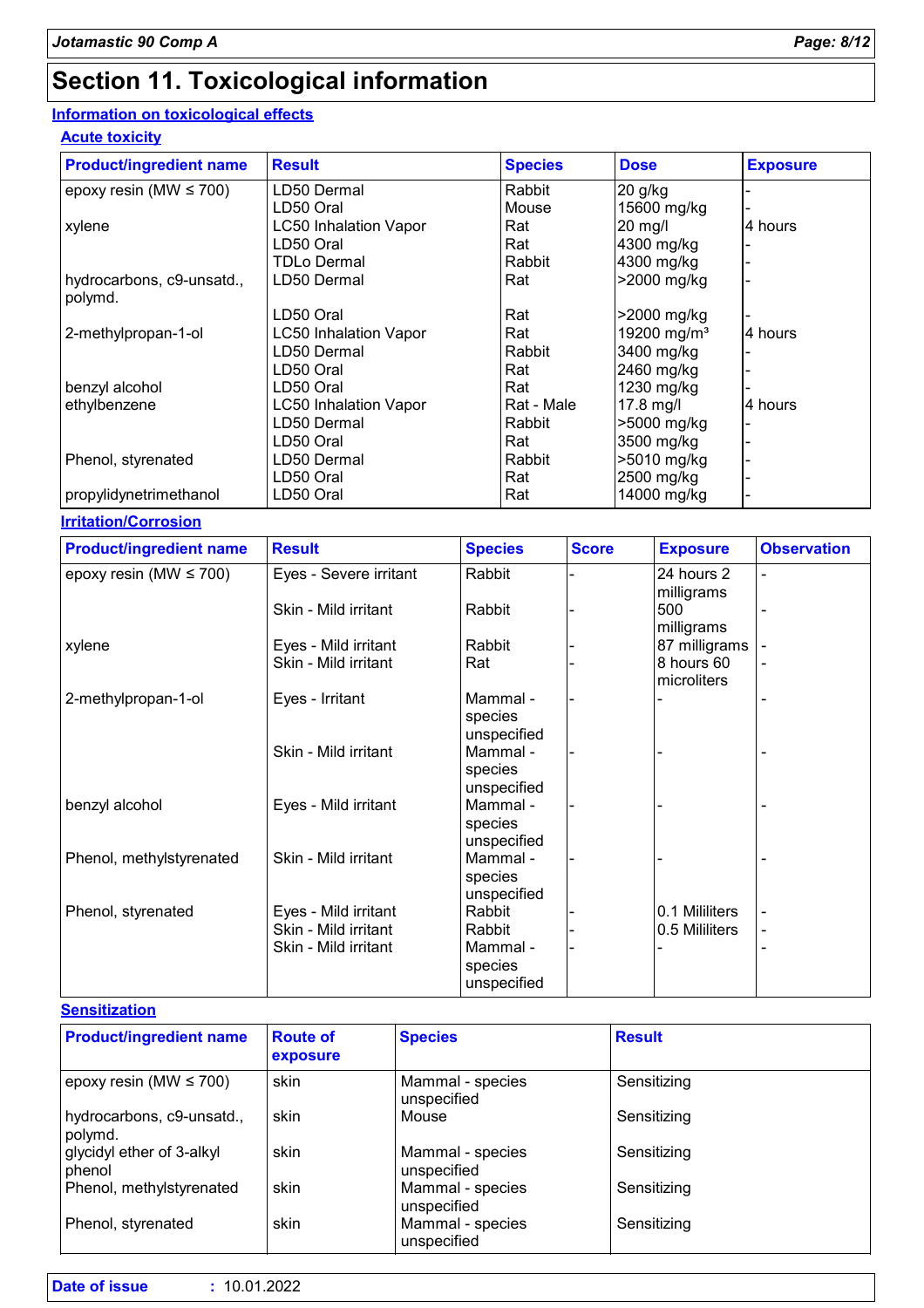### **Section 11. Toxicological information**

#### **Mutagenicity**

Not available.

#### **Carcinogenicity**

Not available.

#### **Reproductive toxicity**

Not available.

#### **Teratogenicity**

Not available.

#### **Specific target organ toxicity (single exposure)**

| <b>Name</b>         | <b>Category</b> | <b>Route of</b><br>exposure | <b>Target organs</b>                     |
|---------------------|-----------------|-----------------------------|------------------------------------------|
| xylene              | Category 3      |                             | <b>Respiratory tract</b><br>l irritation |
| 2-methylpropan-1-ol | Category 3      |                             | Respiratory tract<br>irritation          |
|                     | Category 3      |                             | Narcotic effects                         |

#### **Specific target organ toxicity (repeated exposure)**

| <b>Name</b>   | <b>Category</b> | <b>Route of</b><br>exposure | <b>Target organs</b> |
|---------------|-----------------|-----------------------------|----------------------|
| lethvlbenzene | Category 2      | . .                         | hearing organs       |

#### **Aspiration hazard**

| <b>Name</b>  | <b>Result</b>                         |
|--------------|---------------------------------------|
| xylene       | ASPIRATION HAZARD - Category 1        |
| ethylbenzene | <b>ASPIRATION HAZARD - Category 1</b> |

| Information on the likely<br>routes of exposure   | : Not available.                                                                                       |
|---------------------------------------------------|--------------------------------------------------------------------------------------------------------|
| <b>Potential acute health effects</b>             |                                                                                                        |
| <b>Eye contact</b>                                | : Causes serious eye damage.                                                                           |
| <b>Inhalation</b>                                 | : No known significant effects or critical hazards.                                                    |
| <b>Skin contact</b>                               | Causes skin irritation. May cause an allergic skin reaction.                                           |
| <b>Ingestion</b>                                  | : No known significant effects or critical hazards.                                                    |
|                                                   | Symptoms related to the physical, chemical and toxicological characteristics                           |
| <b>Eye contact</b>                                | : Adverse symptoms may include the following:<br>pain<br>watering<br>redness                           |
| <b>Inhalation</b>                                 | : No specific data.                                                                                    |
| <b>Skin contact</b>                               | : Adverse symptoms may include the following:<br>pain or irritation<br>redness<br>blistering may occur |
| <b>Ingestion</b>                                  | : Adverse symptoms may include the following:<br>stomach pains                                         |
|                                                   | Delayed and immediate effects and also chronic effects from short and long term exposure               |
| <b>Short term exposure</b>                        |                                                                                                        |
| <b>Potential immediate</b><br>effects             | : Not available.                                                                                       |
| <b>Potential delayed effects : Not available.</b> |                                                                                                        |
| Date of issue<br>: 10.01.2022                     |                                                                                                        |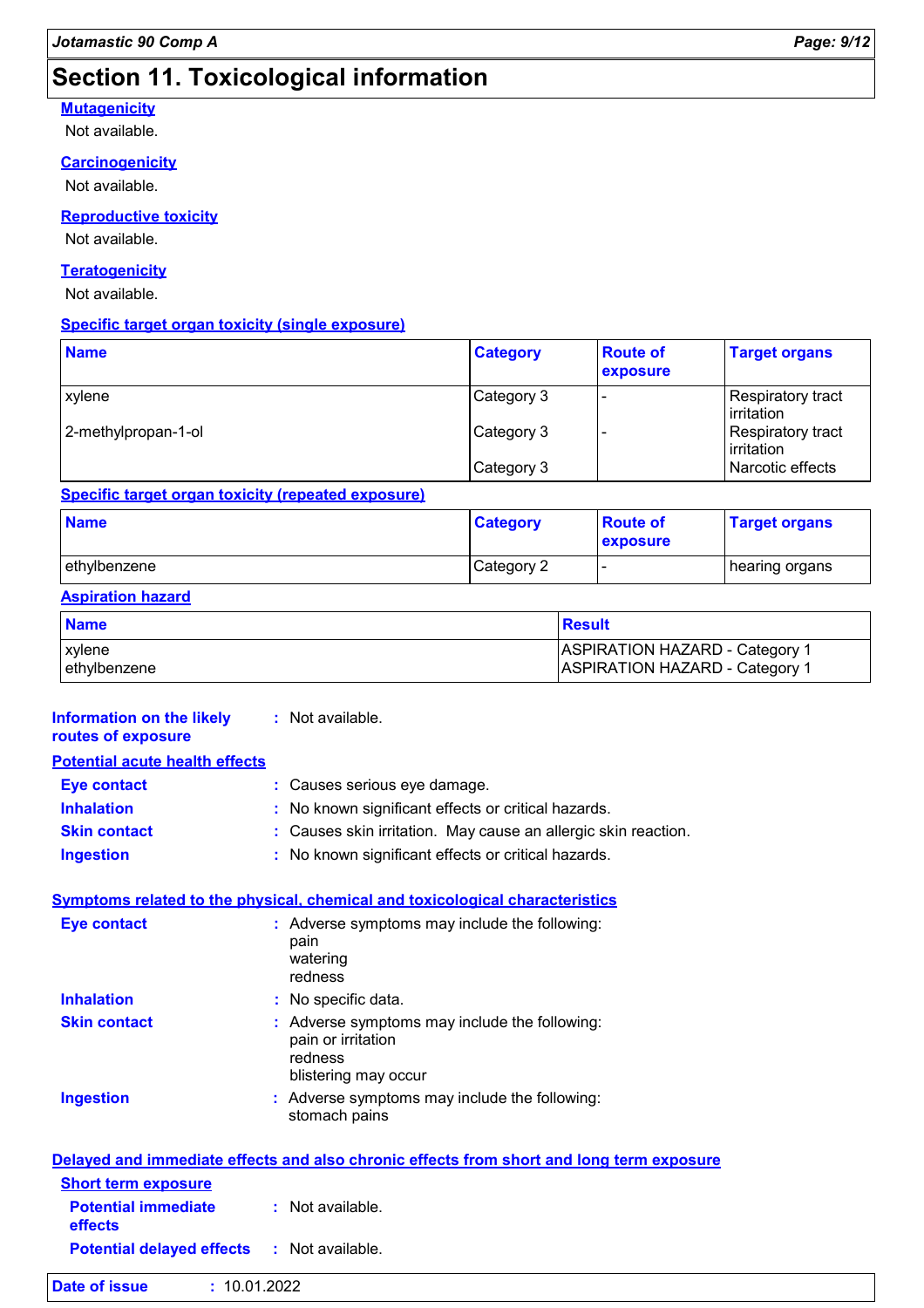### **Section 11. Toxicological information**

| Long term exposure                                |                                                                                                          |
|---------------------------------------------------|----------------------------------------------------------------------------------------------------------|
| <b>Potential immediate</b><br>effects             | : Not available.                                                                                         |
| <b>Potential delayed effects : Not available.</b> |                                                                                                          |
| <b>Potential chronic health effects</b>           |                                                                                                          |
| Not available.                                    |                                                                                                          |
| <b>General</b>                                    | : Once sensitized, a severe allergic reaction may occur when subsequently exposed<br>to very low levels. |
| <b>Carcinogenicity</b>                            | : No known significant effects or critical hazards.                                                      |
| <b>Mutagenicity</b>                               | : No known significant effects or critical hazards.                                                      |
| <b>Teratogenicity</b>                             | : No known significant effects or critical hazards.                                                      |
| <b>Developmental effects</b>                      | : No known significant effects or critical hazards.                                                      |
| <b>Fertility effects</b>                          | : No known significant effects or critical hazards.                                                      |

#### **Numerical measures of toxicity**

#### **Acute toxicity estimates**

| <b>Route</b>        | <b>ATE value</b>              |
|---------------------|-------------------------------|
| Oral<br>Dermal      | 49200 mg/kg<br>19349.16 mg/kg |
| Inhalation (vapors) | 164.51 mg/l                   |

### **Section 12. Ecological information**

#### **Toxicity**

| <b>Product/ingredient name</b> | <b>Result</b>                      | <b>Species</b>                      | <b>Exposure</b> |
|--------------------------------|------------------------------------|-------------------------------------|-----------------|
| epoxy resin (MW $\leq$ 700)    | Acute EC50 1.4 mg/l                | Daphnia                             | 48 hours        |
|                                | Acute LC50 3.1 mg/l                | Fish - pimephales promelas          | 96 hours        |
|                                | Chronic NOEC 0.3 mg/l              | Fish                                | 21 days         |
| xylene                         | Acute LC50 8500 µg/l Marine water  | Crustaceans - Palaemonetes<br>pugio | 48 hours        |
|                                | Acute LC50 13400 µg/l Fresh water  | Fish - Pimephales promelas          | 96 hours        |
| 2-methylpropan-1-ol            | Chronic NOEC 4000 µg/l Fresh water | Daphnia - Daphnia magna             | 21 days         |
| ethylbenzene                   | Acute EC50 7700 µg/l Marine water  | Algae - Skeletonema costatum        | 96 hours        |
|                                | Acute EC50 2.93 mg/l               | Daphnia                             | 48 hours        |
|                                | Acute LC50 4.2 mg/l                | Fish                                | 96 hours        |
| Phenol, styrenated             | Acute EC50 100 mg/l                | Algae                               | 72 hours        |
|                                | Acute EC50 54 mg/l                 | Daphnia                             | 48 hours        |
|                                | Acute LC50 25.8 mg/l               | Fish                                | 96 hours        |

#### **Persistence and degradability**

| <b>Product/ingredient name</b> | <b>Aquatic half-life</b> | <b>Photolysis</b> | <b>Biodegradability</b> |
|--------------------------------|--------------------------|-------------------|-------------------------|
| epoxy resin (MW $\leq 700$ )   |                          |                   | Not readily             |
| xylene                         |                          |                   | <b>IReadily</b>         |
| I benzyl alcohol               |                          |                   | <b>Readily</b>          |
| ethylbenzene                   |                          |                   | <b>IReadily</b>         |

#### **Bioaccumulative potential**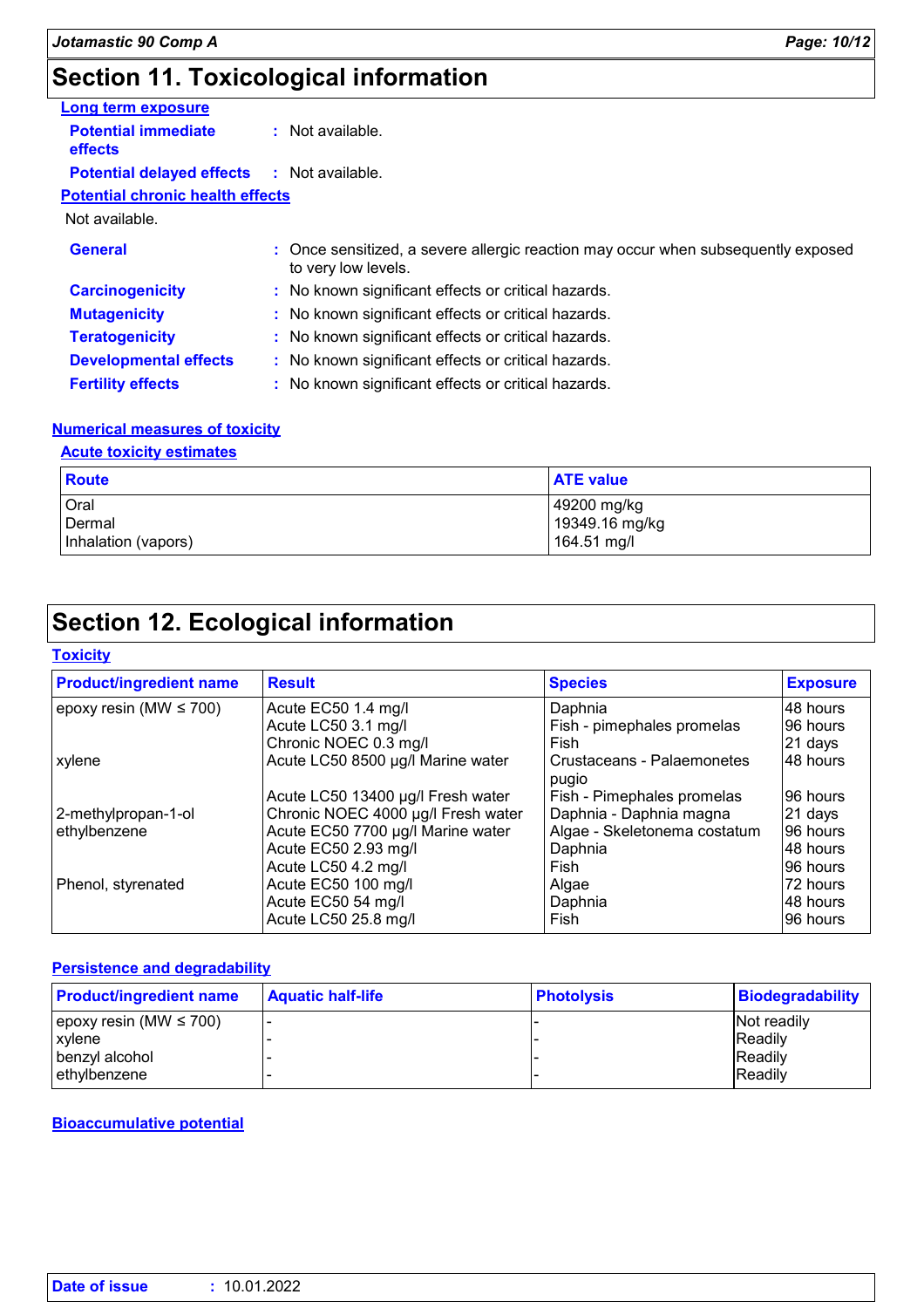### **Section 12. Ecological information**

| <b>Product/ingredient name</b>       | $LogP_{ow}$  | <b>BCF</b>  | <b>Potential</b> |
|--------------------------------------|--------------|-------------|------------------|
| epoxy resin (MW $\leq$ 700)          | 2.64 to 3.78 | 31          | llow             |
| xylene                               | 3.12         | 8.1 to 25.9 | <b>llow</b>      |
| hydrocarbons, c9-unsatd.,<br>polymd. | 3.627        |             | llow.            |
| 2-methylpropan-1-ol                  |              |             | llow             |
| benzyl alcohol                       | 0.87         | < 100       | <b>llow</b>      |
| ethylbenzene                         | 3.6          |             | <b>llow</b>      |
| Phenol, methylstyrenated             | 3.627        |             | <b>llow</b>      |
| propylidynetrimethanol               | $-0.47$      | <1          | <b>llow</b>      |

#### **Mobility in soil**

| <b>Soil/water partition</b> | : Not available. |
|-----------------------------|------------------|
| <b>coefficient (Koc)</b>    |                  |

**Other adverse effects** : No known significant effects or critical hazards.

### **Section 13. Disposal considerations**

| <b>Disposal methods</b> | : The generation of waste should be avoided or minimized wherever possible.<br>Disposal of this product, solutions and any by-products should at all times comply<br>with the requirements of environmental protection and waste disposal legislation<br>and any regional local authority requirements. Dispose of surplus and non-<br>recyclable products via a licensed waste disposal contractor. Waste should not be<br>disposed of untreated to the sewer unless fully compliant with the requirements of<br>all authorities with jurisdiction. Waste packaging should be recycled. Incineration or<br>landfill should only be considered when recycling is not feasible. This material and<br>its container must be disposed of in a safe way. Care should be taken when<br>handling emptied containers that have not been cleaned or rinsed out. Empty<br>containers or liners may retain some product residues. Vapor from product residues<br>may create a highly flammable or explosive atmosphere inside the container. Do<br>not cut, weld or grind used containers unless they have been cleaned thoroughly<br>internally. Avoid dispersal of spilled material and runoff and contact with soil, |
|-------------------------|---------------------------------------------------------------------------------------------------------------------------------------------------------------------------------------------------------------------------------------------------------------------------------------------------------------------------------------------------------------------------------------------------------------------------------------------------------------------------------------------------------------------------------------------------------------------------------------------------------------------------------------------------------------------------------------------------------------------------------------------------------------------------------------------------------------------------------------------------------------------------------------------------------------------------------------------------------------------------------------------------------------------------------------------------------------------------------------------------------------------------------------------------------------------------------------------------------------|
|                         | waterways, drains and sewers.                                                                                                                                                                                                                                                                                                                                                                                                                                                                                                                                                                                                                                                                                                                                                                                                                                                                                                                                                                                                                                                                                                                                                                                 |

### **Section 14. Transport information**

|                                                                                                                         | <b>UN</b>                                                                                                                           | <b>IMDG</b>                              | <b>IATA</b>    |
|-------------------------------------------------------------------------------------------------------------------------|-------------------------------------------------------------------------------------------------------------------------------------|------------------------------------------|----------------|
| <b>UN number</b>                                                                                                        | <b>UN1263</b>                                                                                                                       | <b>UN1263</b>                            | <b>UN1263</b>  |
| <b>UN proper</b><br>shipping name                                                                                       | Paint                                                                                                                               | Paint                                    | Paint          |
| <b>Transport hazard</b><br>class(es)                                                                                    | $\mathbf{3}$                                                                                                                        | 3                                        | 3              |
| <b>Packing group</b>                                                                                                    | III                                                                                                                                 | III                                      | III            |
| <b>Environmental</b><br>hazards                                                                                         | No.                                                                                                                                 | No.                                      | No.            |
| <b>Additional</b><br>information                                                                                        |                                                                                                                                     | <b>Emergency schedules F-E,</b><br>$S-E$ | $\blacksquare$ |
| <b>ADR / RID</b>                                                                                                        | : Tunnel restriction code: (D/E)<br>Hazard identification number: 30                                                                |                                          |                |
| ADR/RID: Viscous substance. Not restricted, ref. chapter 2.2.3.1.5 (applicable to receptacles <<br>450 litre capacity). |                                                                                                                                     |                                          |                |
| <b>IMDG</b>                                                                                                             | : IMDG: Viscous substance. Transport in accordance with paragraph 2.3.2.5 (applicable to<br>receptacles $\leq$ 450 litre capacity). |                                          |                |
| <b>Date of issue</b>                                                                                                    | : 10.01.2022                                                                                                                        |                                          |                |